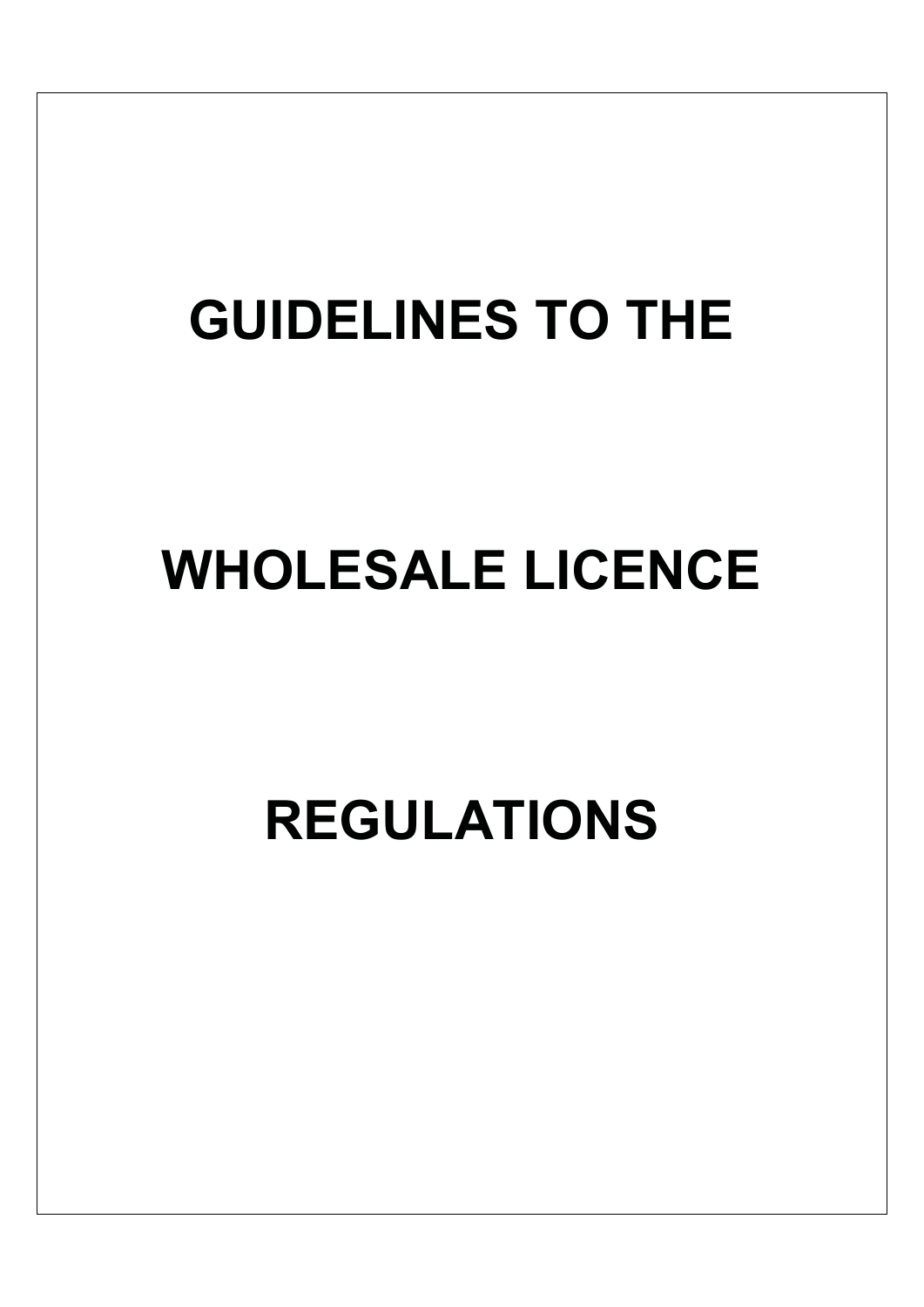# **FREQUENTLY ASKED QUESTIONS BY THE APPLICANTS**

| <b>Questions</b>                                                                                                                  | <b>Responses</b>                                                                                                                                                                                                                                                                                                                                                                                                                                                                                           |
|-----------------------------------------------------------------------------------------------------------------------------------|------------------------------------------------------------------------------------------------------------------------------------------------------------------------------------------------------------------------------------------------------------------------------------------------------------------------------------------------------------------------------------------------------------------------------------------------------------------------------------------------------------|
| 1. How long does it take for a<br>temporary application to be<br>approved?                                                        | It takes 1 to 2 weeks, depending on the<br>complexity of the application lodged.                                                                                                                                                                                                                                                                                                                                                                                                                           |
| 2. How long does it take for a<br>decision to be taken on the<br>application after the analysis is<br>completed?                  | A Maximum period of two weeks, if not,<br>it will be communicated to the applicant,<br>which may be due to the technical<br>issues, e.g. the Controller seeking clarity<br>on certain matters, also depending on<br>the complexity of the application, the<br>time period will vary.                                                                                                                                                                                                                       |
| 3. How long should I plan to wait<br>for a response from this office in<br>relation to my application for<br>retail or wholesale? | We are compelled to respond to you<br>within a period of 90 days. This period<br>must be calculated from the date we<br>receive proof of publication. The 90 day<br>time period stops once the Controller's<br>office requests further information until<br>the date such information is provided by<br>the applicant. Please note that there is a<br>mandatory waiting period of 20 working<br>days after the date publication, for the<br>purposes of objections by any interested<br>or effected party. |
| 4. Who is the Controller?                                                                                                         | The Controller of Petroleum Products is<br>the Minister of the DEPARTMENT OF<br>ENERGY, or an official that has been<br>appointed by the Minister. The DDG:<br>Hydrocarbon and energy planning is<br>nominated as the Controller of<br>Petroleum Products.                                                                                                                                                                                                                                                 |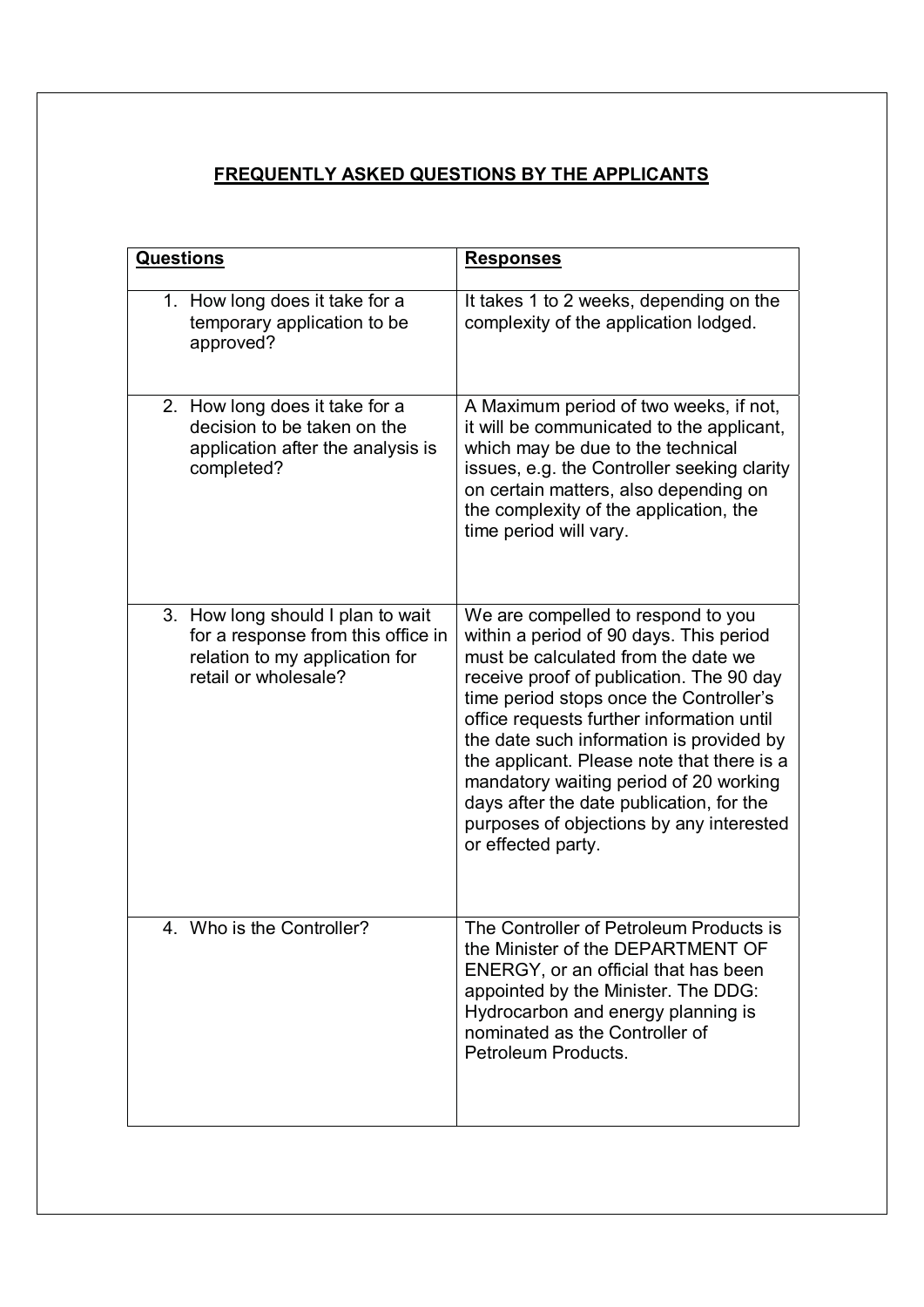| 5. When should I apply for an<br>amendment of a license? | A license certificate can be amended at<br>anytime if there's been any form of<br>change to the license holder's details<br>(entity/individual etc.). When there is a<br>majority change of ownership within<br>the licensed entity an amendment is not<br>applicable and therefore a new<br>application must be lodged. |
|----------------------------------------------------------|--------------------------------------------------------------------------------------------------------------------------------------------------------------------------------------------------------------------------------------------------------------------------------------------------------------------------|
| 6. What exactly must be contained<br>in a business plan? | The applicant should provide a bankable<br>business plan and illustrate on how they<br>will meet the objectives of the Act and<br>give effect to the Charter. Kindly refer to<br>the Business Plan Guidelines.                                                                                                           |

## **FOR FURTHER INFORMATION ON FREQUENTLY ASKED QUESTIONS PLEASE SEE BELOW**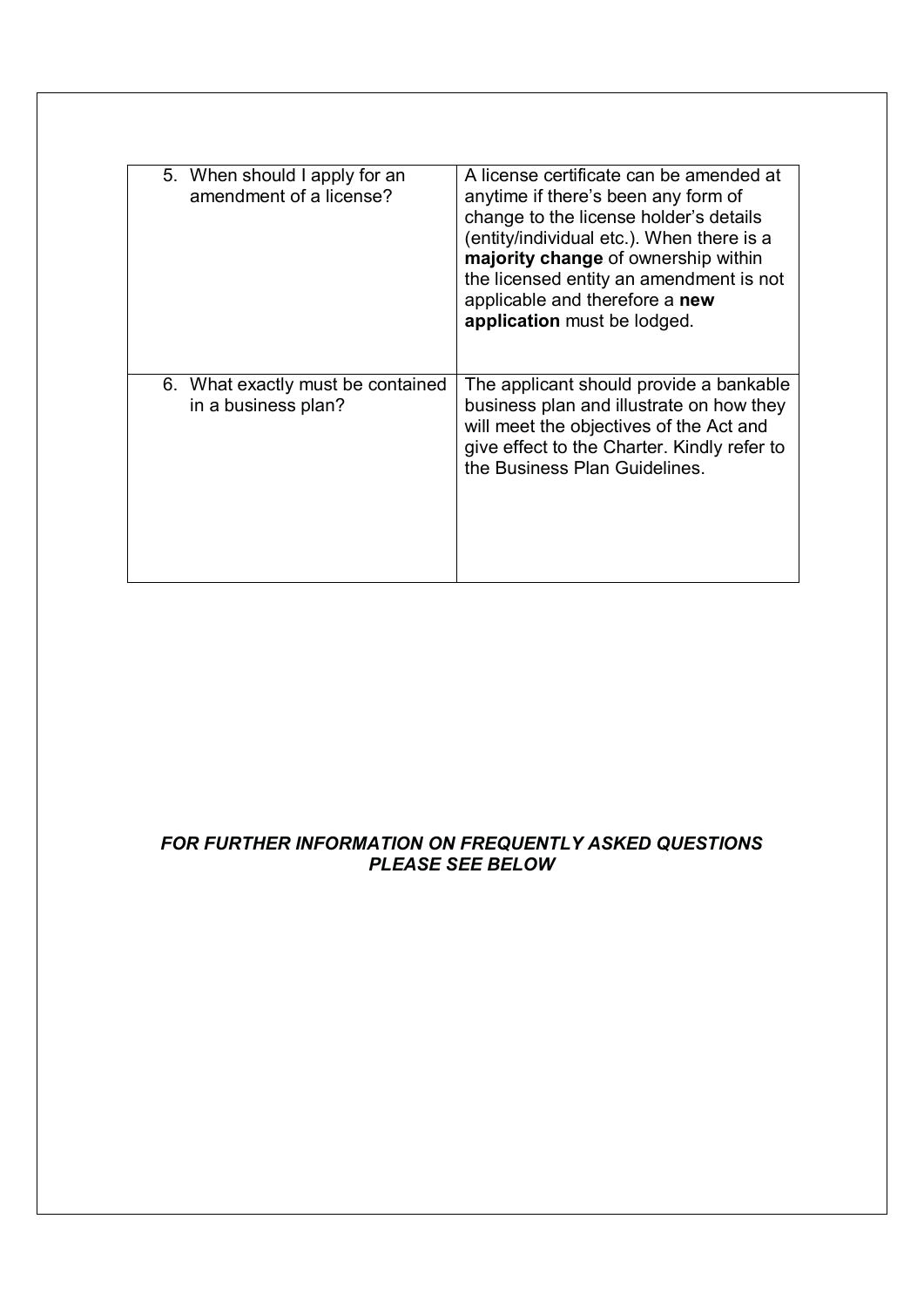## **1. WHO IS A WHOLESALER?**

Any person or business that purchases and sells prescribed petroleum products in bulk (1500 liters or more, per transaction of petroleum products) from or to a licensed manufacturer, from or to a licensed wholesaler or to a licensed retailers or also sells prescribed petroleum products to end consumer for own consumption.

## **2. WHY DO I NEED A WHOLESALE LICENCE?**

Section 2A (b) of The Petroleum Product Amendment Act, 2003 (Act No 58 of 2003) – the "Act" states that no person must operate as a wholesaler unless that person has a valid wholesale licence.

## **3. WHO MAY APPLY FOR A WHOLESALE LICENCE?**

Any person who wants to sell prescribed petroleum products in bulk to other licensed wholesalers, retailers and end consumers (for own consumption) including those who are currently buying and selling prescribed petroleum products in bulk must apply for a wholesale licence.

## **4. WHAT HAPPENS IF I ALREADY OPERATE A WHOLESALING OUTLET?**

If you are already operating a wholesaling outlet at the commencement of the Act, which is the 17th March 2006, you will be deemed to hold a wholesale licence.

However you must apply for a wholesale license within a period of six months from the commencement of the Act.

## **5. HOW DO I APPLY FOR A WHOLESALE LICENCE?**

- a) You must complete the prescribed application form (i.e. form DE 28).
- b) For your convenience the application form is attached to this information guide; it is also available in an electronic and printable version of the application form which is obtainable from the Department of Energy website [\(www.energy.gov.za\)](www.energy.gov.za).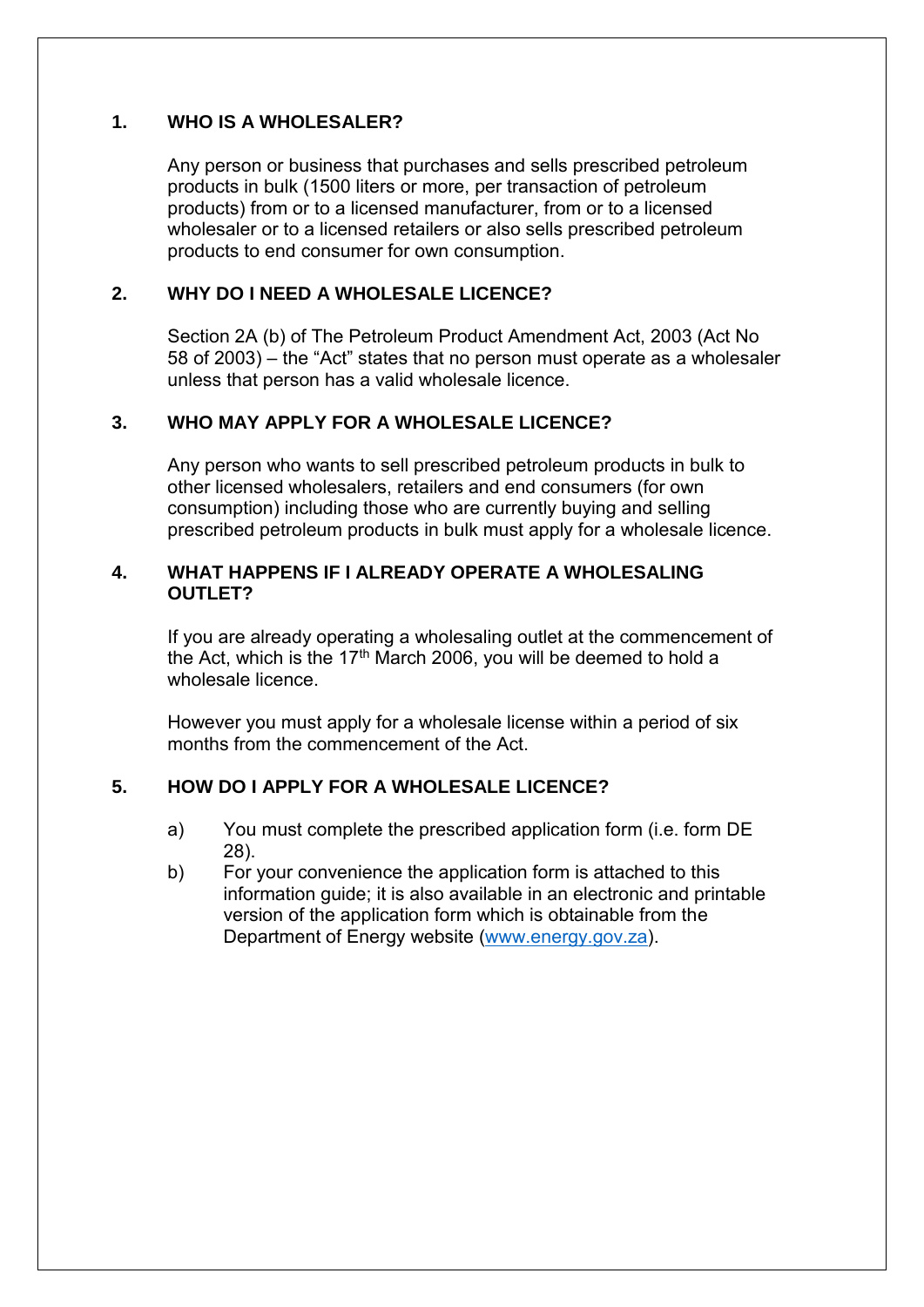Upon being informed by the Controller of Petroleum Products that C) your application has been successful you will be requested to pay a fee of R1, 000,00, irrespective of whether you have been operating before or after the commencement of the Act.

#### HOW LONG IS MY LICENCE VALID AND DO I NEED TO RENEW IT? 6.

Your license will be valid for as long as your business is a going concern and does not need to be renewed,

However, you must submit wholesale license annual information (submission form DME 394) as well as pay the annual license fee of R500 required and submit proof of such payment to the controller of Petroleum Products.

#### $\overline{7}$ . **CONDITIONS OF A WHOLESALE LICENCE**

- A licensed wholesaling activity must remain a going concern.  $(1)$
- $(2)$ A licensed wholesaler must-
	- $(a)$ purchase petroleum products only in bulk from other licensed wholesalers or licensed manufacturers, except in the case of importation of petroleum products:
	- $(b)$ in the case of petroleum product sold in the Republic of South Africa, except in the case of liquefied petroleum gas and paraffin, only sell in bulk to
		- licensed manufacturers:  $(i)$
		- licensed wholesalers:  $(ii)$
		- licensed retailers; or  $(iii)$
		- $(iv)$ end consumers for own consumption;
	- not, except in the case of liquefied petroleum gas and  $(c)$ paraffin, make use of a business practice, method of trading. agreement, arrangement, scheme or understanding which would result in a licensed wholesaler holding a retail licence except for training purpose:
- $(3)$ A licensed wholesaler must
	- obtain an undertaking signed by an end consumer that the  $(a)$ petroleum products purchased from that wholesaler are for own consumption;
	- $(b)$ comply with the Charter;
	- submit the licence annual information (set out in paragraph 9  $(c)$ below):
	- if so instructed, submit to the Controller on a date and in the  $(d)$ manner specified in the instruction-
		- $(i)$ information necessary for the regulation of prices of petroleum products;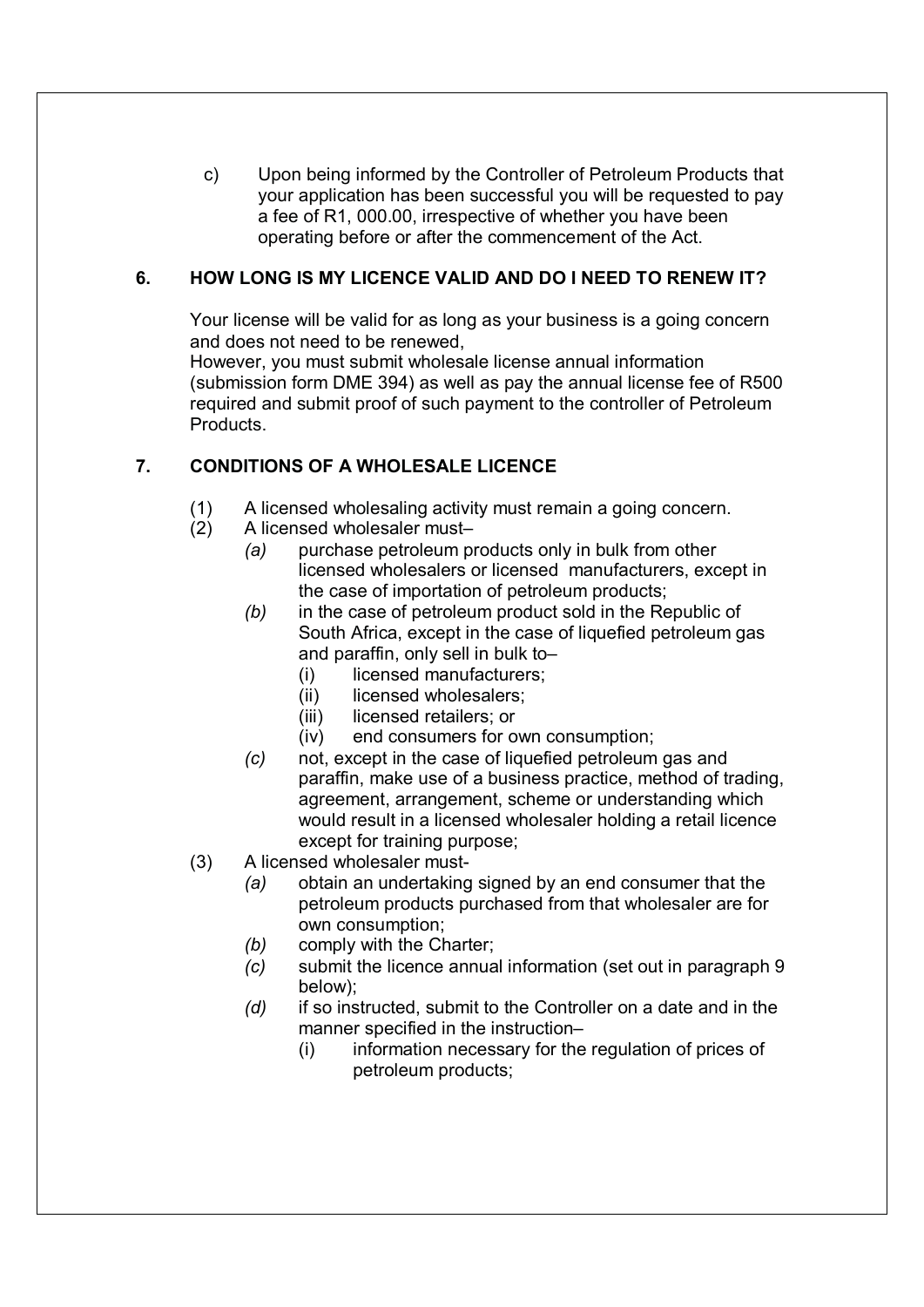- data on petroleum products, purchased or sold and  $(ii)$ petroleum products stock levels during the period specified in the instruction:
- information relating to progress in complying with the  $(iii)$ objectives of the Charter; and
- any other information which might be required for  $(iv)$ regulatory purposes;
- $(e)$ keep minimum working stock levels in compliance with applicable regulations;
- pay the annual licence fee determined in Annexure B before  $(f)$ the anniversary of the licence:
- allow any person authorized by the Controller in accordance  $(a)$ with the Act access to the premises where wholesaling is conducted for the purposes of inspections or conducting an investigation;
- at all times comply- $(h)$ 
	- $(i)$ with the Act and these Regulations; and
	- $(ii)$ carry out legitimate instructions from the Controller; and
- $(i)$ inform the Controller in writing of any change of address or telephone number within 30 days of the relevant change taking effect.
- $(4)$ A wholesale licence, or a certified copy thereof, must be prominently displayed at the place of business, where any person entering the place of business may read it; and
- $(5)$ Any licence issued in terms of these Regulations
	- remains the property of the Department of Minerals and  $(a)$ Energy;
	- may be cancelled or suspended at any time subject to  $(b)$ Regulation 20;
	- may not be tempered with or defaced in any manner;  $(c)$
	- $(d)$ may not be altered in any manner; and
	- $(e)$ is not transferable.

#### 8. CAN I TRANSFER MY LICENCE TO SOMEBODY ELSE?

No, it is not transferable.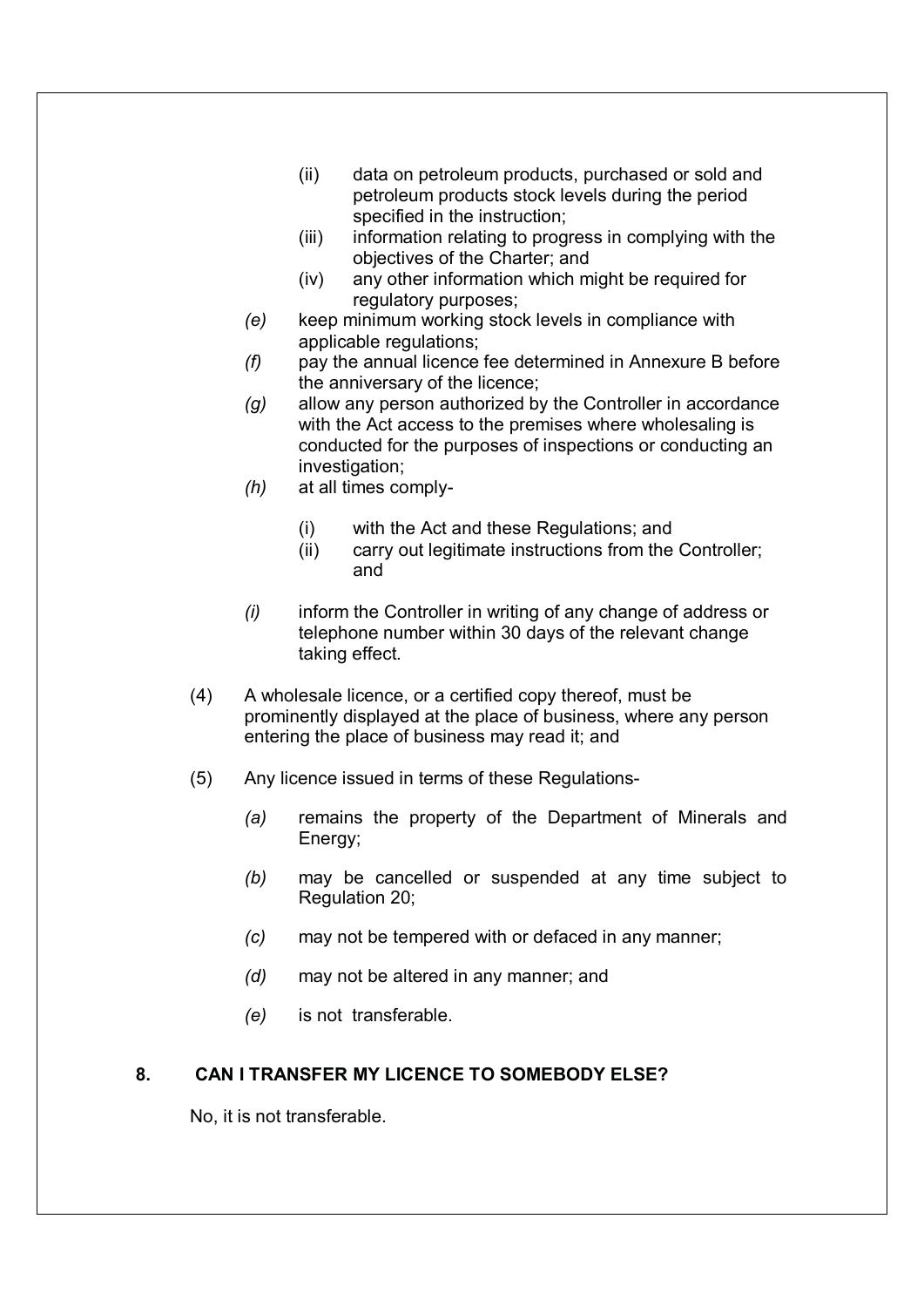## 9. INFORMATION, WHICH MUST BE GIVEN TO THE CONTROLLER ON A YEARLY BASIS AND OTHER INFORMATION THE CONTROLLER. **MAY ASK FOR.**

A licensed wholesaler must submit to the controller an annual license fee, a wholesale license annual information (submission form, DME 394) and the supporting documents according to the wholesale license regulations before the end of February each year. Notifying the controller of:

- Ownership of licensed activity has not changed; a)
- The volumes of the prescribed petroleum products sold and  $b)$ purchased within and outside the Republic of South Africa;
- $\mathsf{C}$ ) Number of employees categorized by race, gender and disability and the number of employees trained;
- The number and title of the qualifications the employees obtained  $(d)$ which are accredited by the South African Qualifications Authority; and
- Progress and an updated plan in respect of compliance with the e) objectives of the Charter.

#### WHAT IF MY PARTICULARS ON THE LICENCE CHANGE  $10<sup>1</sup>$

You have to inform the Controller of Petroleum Products in writing of any change of trade name, postal address of registered office, business telephone number, mobile phone number, fax number or e-mail address within 30 days of the relevant change taking effect; OR the change can be included on the Wholesale License Annual Information Submission Form (DME 394) as part of annual information provided that the 30 day period is complied with.

#### $11.$ **WHERE MUST I PUT MY LICENCE?**

The licence or the certified copy should be displayed on the business premises in a manner which anyone entering the premises may read it.

### $12<sub>1</sub>$ HOW LONG MUST I WAIT FOR THE CONTROLLER TO MAKE A **DECISION?**

The Controller must make a decision within a period of 90 days provided that-